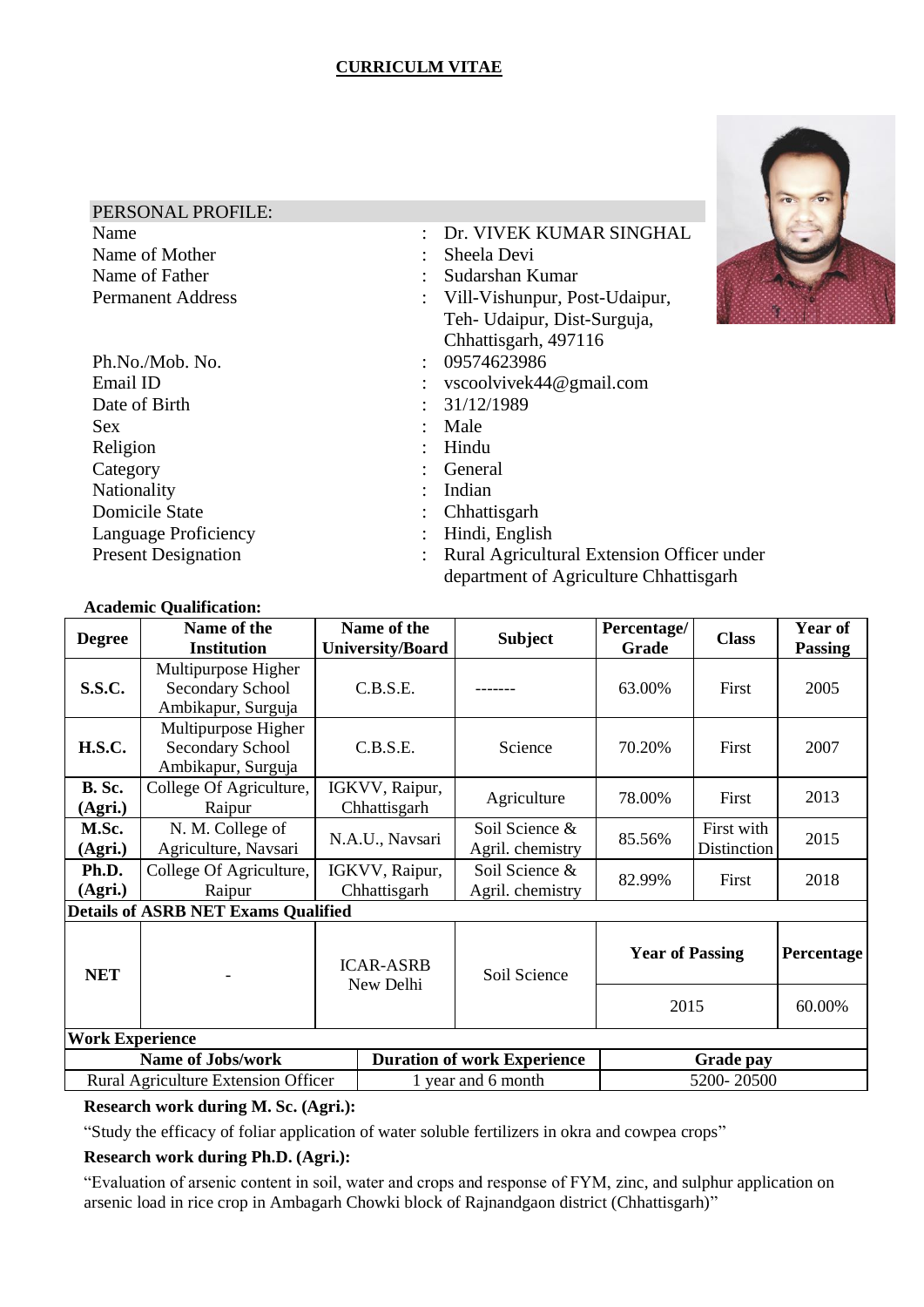# **Awards and Certificates:**

➢ Young Scientist award 2017 for the quality research work on "Evaluation of arsenic content in soil, water and crops and response of FYM, zinc, and sulphur application on arsenic load in rice crop in Ambagarh Chowki block of Rajnandgaon district (Chhattisgarh)"carried out during Ph.D. degree, on the occasion of 6<sup>th</sup> International conference on recent advance in agriculture and horticulture sciences, New Delhi, India.

# **Extra-Curricular Activities:**

- $\triangleright$  Successfully completed the Rural Agricultural Work Experience programme during the 8<sup>th</sup> semester of B.Sc. (Hons.) Agriculture degree.
- ➢ Participated in national service scheme (NSS) during 2009 to 2012 and got "B" certificate in NSS.
- ➢ Participated in two days IPM training programme on 19.03.2010 and 20.03.2010, organised by Central Integrated Pest Management Centre, Raipur.
- ➢ Worked as mater trainer in Rastriya Krishi Vigyan Mela 2012 organised by Indira Gandhi Krishi Vishwavidhlaya, Raipur and Department of Agriculture, Chhattisgarh.
- $\triangleright$  Got overall 4<sup>th</sup> rank in CET-2013 (M.Sc. entrance exam) conducted by IGKVV, Raipur.
- $\triangleright$  Got overall 124<sup>th</sup> rank in All Indian Entrance Examination for Admission to the master degree programme in Agricultural Universities 2013 conducted by ICAR.
- $\triangleright$  Got overall 124<sup>th</sup> rank in ICAR's AIWWA-PG-2013 exam in the subject of Physical Science.
- $\triangleright$  Got overall 27<sup>th</sup> rank in ICAR's AICE-SRF(PGS)-2015 exam in the subject of Soil Sciences.

|                         | <b>Publications: (Number Published)</b>                             |                                   |                                      |  |
|-------------------------|---------------------------------------------------------------------|-----------------------------------|--------------------------------------|--|
|                         | Total No. of Research Papers Published in NAAS Rated Journals       | 10                                |                                      |  |
|                         | Name of Journal                                                     | No. of Papers<br>Published        | <b>NAAS</b> Rating                   |  |
|                         | The Ecoscan                                                         | 04                                | 4.65                                 |  |
| (i)                     | Research in Environment and life Science                            | 03                                | 4.09                                 |  |
|                         | <b>International journal of Chemical Studies</b>                    | 01                                | 5.25                                 |  |
|                         | Multilogic in Science                                               | 01                                | 5.20                                 |  |
|                         | <b>Environment and Ecology</b>                                      | 01                                | 4.20                                 |  |
|                         | <b>Total No. of Review Papers Published</b>                         | 02                                |                                      |  |
| (ii)                    | Name of Journal                                                     | No. of Review Papers<br>Published | <b>NAAS</b> Rating                   |  |
|                         | Society for Scientific Development in Agriculture<br>and Technology | 01                                | 3.90                                 |  |
|                         | Multilogic in Science                                               | 01                                | 5.20                                 |  |
| (iii)                   | <b>Total No. of Short Notes Published</b>                           | 01                                |                                      |  |
|                         | <b>International journal of Chemical Studies</b>                    | 01                                | 5.25                                 |  |
|                         | <b>Total No. of Popular Articles Published</b>                      | 11                                |                                      |  |
| (iv)                    | Name of Publishing Magazine                                         | Online/Offline                    | No. of Popular<br>Articles Published |  |
|                         | Agribios                                                            | Offline                           | 05                                   |  |
|                         | Krishi World                                                        | Offline                           | 06                                   |  |
|                         |                                                                     |                                   |                                      |  |
|                         | <b>Total No. of Book(s) Published</b>                               |                                   | 01                                   |  |
| (v)                     | Name of Publishing Agency/Company                                   | No. Published                     |                                      |  |
|                         | <b>Blue Rose Publisher</b>                                          | 01                                |                                      |  |
| (vi)                    | <b>Total No. of Abstracts Published</b>                             |                                   | 06                                   |  |
|                         | <b>Number Attended:</b>                                             |                                   |                                      |  |
| Seminars                |                                                                     | 02                                |                                      |  |
| Conferences             |                                                                     | 02                                |                                      |  |
| Workshops<br>Convention |                                                                     | 02<br>02                          |                                      |  |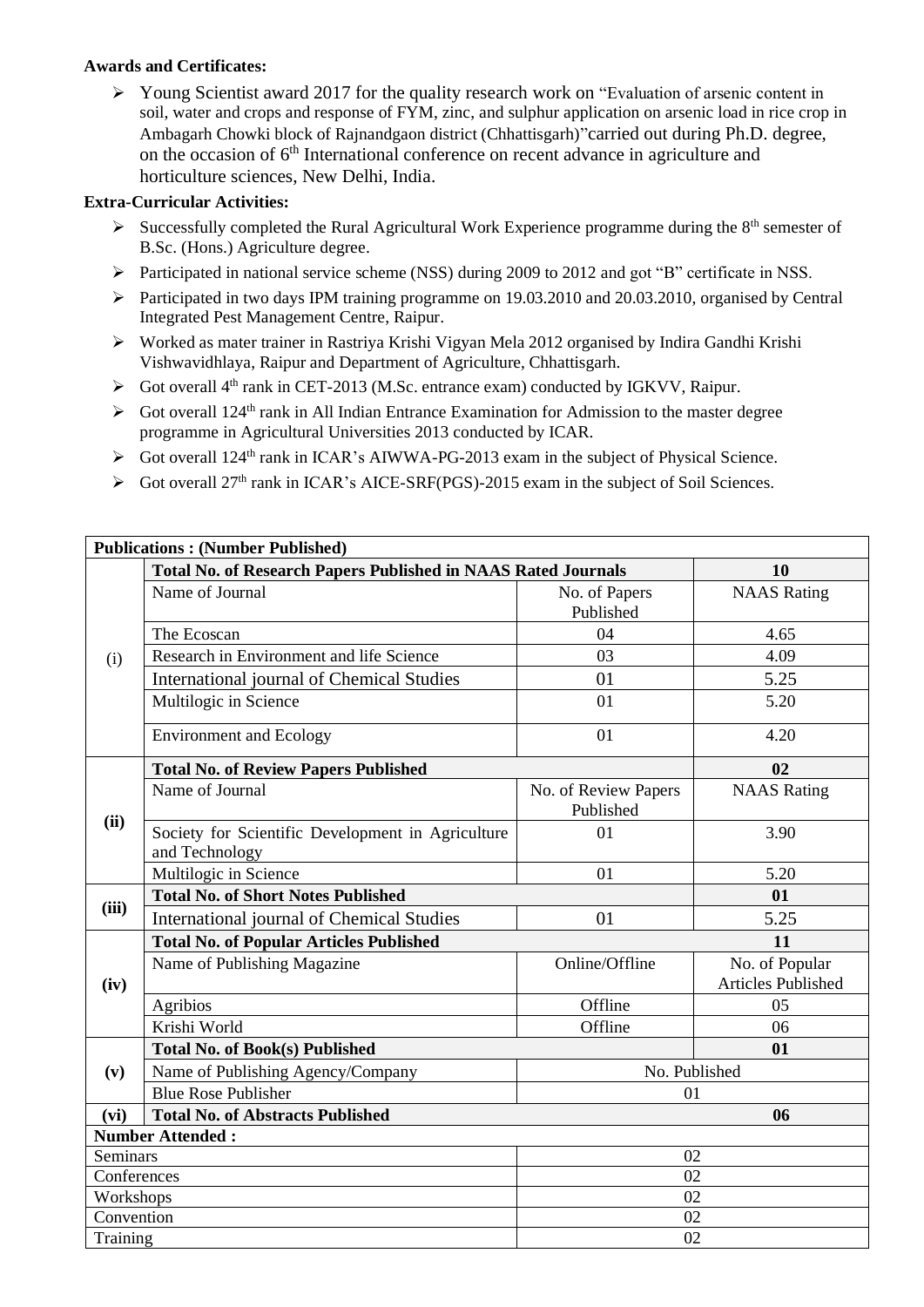# **Full Details of Publications:**

# **Research Papers:**

- 1. **Vivek Kumar Singhal,** Patel, G.G., Bambaniya, S., Patel, D.P. and Saras, P.K. (2016). Effect of foliar application of water soluble fertilizers in okra. *Res. Environ. Life Sci*., **9**(3) 297-299.
- 2. **Vivek Kumar Singhal**, Patel, G.G., Kumar, U., Kumar, T., and Painkra, B. (2016). Effect of the efficacy of foliar application of water soluble fertilizers in vegetable cowpea. *Res. Environ. Life Sci*., **9**(12) 1478-1481.
- 3. **Vivek Kumar Singhal**, Anurag, Rathiya, G.R. and Kumar, T. (2018). Arsenic concentration in drinking and irrigation water of Ambagarh Chowki Block, Rajnandgaon (Chhattisgarh). *I. J. C. S*. **6**(2): 733-739.
- 4. **Vivek Kumar Singhal**, Patel, G. G., Patel, D. H., Kumar, U. and Saini, L.K. (2015). Effect of foliar application of water soluble fertilizers on growth, yield and economics of vegetable cowpea production. *The Ecoscan,* **7**: 79-83.
- 5. **Vivek Kumar Singhal**, Patel, G. G., Patel, D. H., Kumar, U., Saras, P. and Singh, G. (2015). Evaluation of the efficacy of foliar application of water soluble fertilizers in okra. *The Ecoscan,* **8**: 467-472.
- 6. **Vivek Kumar Singhal**, Patel, G. G. Patel, Kesharwani, A. and Tomar, G. S. (2015). Study the effect of foliar application of water soluble fertilizers in cowpea. *Multilogic in Science,***5**(13): 108-110.
- 7. Bambhaneeya S. M, Kaswala A. R, Mistry P. S, Bhoomika Patel, **Vivek Kumar Singhal** and Ketan Satashiya (2015). Effect of different intercropping in banana on physico-chemical and biological properties in clayey soil under organic farming. *Res. Environ. Life Sci.* **8**(4) 629-632.
- 8. Chuohan, M., Kumar, D., Gudadhe, N. N., **Vivek Kumar Singhal**, and Hanwat, R. (2015). Productivity, quality, and nutrient uptake by summer pearl millet as influenced by transplanting dates and nitrogen levels. *The Ecoscan,* **8**: 325-329.
- 9. Kumar, U., Gulati, I. J., Dewraj, P., and **Vivek Kumar Singhal** (2015). Influence of humic acid and salicylic acid on nutrient content, quality, yield attributes and yield of tomato (*Lycopersicon esculentum* mill.) Under salinity stress. *The Ecoscan,* **7**: 283-289.
- 10. Prasad, R., Das, A., Shirgire, S. T., Kumar, J. P. and **V. K. Singhal** (2017). Vertical Distribution of Available Micronutrients in Some Pedons Situated at Undulated Hilly Terrain of Dangs District, Gujarat. *Environment & Ecology* ,**35** (4B) : 3195—3201.

#### **Review Papers:**

- 1. Kumar, U., Gulati, I.J., Gupta, K., **Vivek Kumar Singhal** and Paikra, B. (2016). Impact of salinity stress on biochemical, physiological parameters, nutrient content, quality, growth and yield on crops: a review. *Progressive Research*, **11** (1) : 473-475.
- 2. Vivek Kumar Singhal, Kesharwani, A., Shrivasatava, L.K. and Rathiya, G.R. (2017).Importance of boran for plant growth and development: A review. *Multilogic in Science,***7**(23): 163-164.

# **Short Notes:**

**1. Vivek Kumar Singhal**, Anurag, Rathiya, G.R. and Banvasi, R. (2018). Accumulation and partitioning of arsenic in rice varieties of Ambagarh Chowki, Rajnandgaon district, Chhattisgarh. *I. J. C. S*. **6**(1):1385-1388.

# **Popular Articles (English):**

- **1. Vivek Kumar Singhal**, Kesharwani, A., Kumar, R. and Prasad, R. (2015). Mulching as a technique of water saving technique in crop production. Agrobios Newsletter, **14**(03). 148.
- **2.** Kumar, R., Jyothi, V. and **Vivek Kumar Singhal** (2014). Sorption and availability of Arsenic (As) as influenced by organic matter and soil moisture resime. Agrobios Newsletter, **13**(07).51-52..
- **3. Vivek Kumar Singhal**, Kesharwani, A., Kumar, R. and Prasad, R. (2015). Water saving technique in sugarcane. Agrobios Newsletter, **14**(01). 37-38.
- **4.** Prasad, R., **Vivek Kumar Singhal**, Kesharwani, A., and Kumar, R. (2015). Feasibility of use of poor quality water in Agriculture. Agrobios Newsletter, **13**(10). 34-35.
- **5. Vivek Kumar Singhal**, Kesharwani, A., Kumar, R. and Prasad, R. (2015). Enhancing nutrient use efficiency by utilizing drip fertigation technique. Agrobios Newsletter, **13**(12). 60-61.

#### **Book(s):**

1. **Vivek Kuamr Singhal**, Payal Jaisawal, Girija Shanker and Gejendra Singh (2017). Agriculture-MCQ'S. Blue Rose Publishers, New Delhi, India.

# **Abstracts:**

- 1. **Vivek Kumar Singhal**, Kumar, U., Singh, G., Kumar, T. and Kumar,H. (2015). Study the Efficacy of foliar application of water soluble fertilizers in okra under South Gujarat conditions. National Conference on Global Research Iniataives for Sustainable Agriculture and Allied Sciences (GRISASS-2015), December 12-13, 2015.
- 2. Kumar, U., **Vivek Kumar Singhal**, Kumar,H. Kumar, T. and Singh, G. (2015). Effect of Humic acid and salicylic acid on nutrient content, quality, yield attributes, and yield of tomato